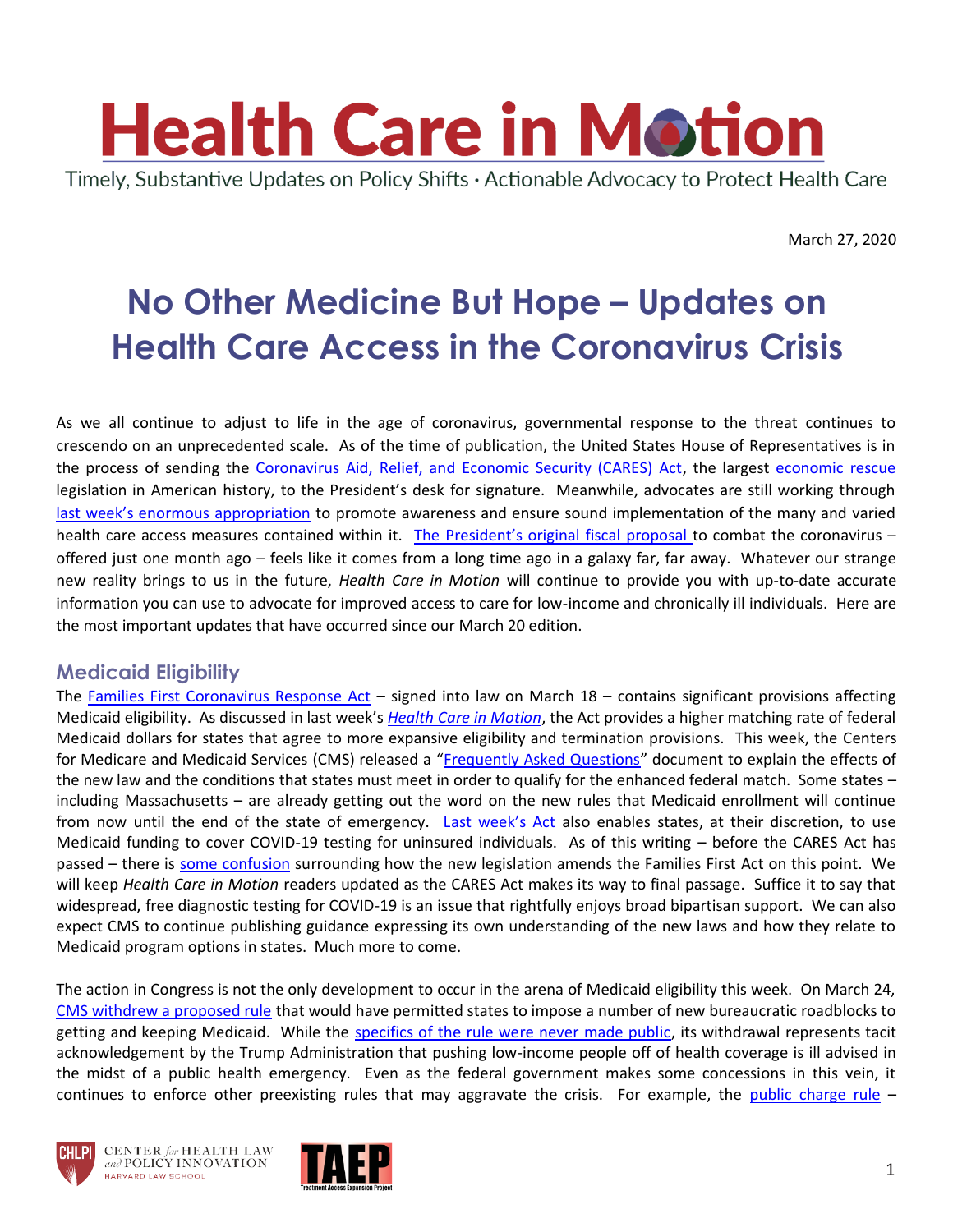intended to make it tougher for immigrants to become legal permanent residents if they have made use of public benefits like Medicaid – is [likely to discourage](https://www.wsj.com/articles/rule-barring-immigrants-from-social-programs-risks-worsening-coronavirus-spread-11585137602?mod=hp_listb_pos2) many individuals from freely seeking care for coronavirus symptoms. While the immigration agency has [tried to soften fears associated](https://www.uscis.gov/greencard/public-charge) with the rule, the [rhetoric of Administration officials](https://twitter.com/HomelandKen/status/1240644244706115584?s=20) will reap what it has sown: Widespread fear in immigrant communities likely to dissuade many individuals from seeking health care in the midst of an infectious disease pandemic. As we careen further into the throes of this crisis, the federal government is still not pushing all available policy levers to limit th[e damage effected](https://coronavirus.jhu.edu/map.html) by the coronavirus.

#### **Medicaid Waivers**

Among the strongest of such policy levers is the flexibility built into the Medicaid program. The measures promoted in our prior *[Health Care in Motion](https://www.chlpi.org/wp-content/uploads/2013/12/HCIM_3_20_20.pdf)* [dispatches](https://www.chlpi.org/wp-content/uploads/2013/12/HCIM_3_12_20.pdf) are now being executed by federal and state Medicaid officials acting in concert with one another. Roughly half of all states are now taking advantage of a so-called "[Section 1135 waiver](https://www.ssa.gov/OP_Home/ssact/title11/1135.htm)" to relax regular Medicaid rules around provider enrollment, prior authorization, appeals and long-term care oversight. An excellent summary of state 1135 waiver activity is available from Kaiser Family Foundation [here.](https://www.kff.org/medicaid/issue-brief/medicaid-emergency-authority-tracker-approved-state-actions-to-address-covid-19/) More of this type of activity is certain to follow, as states determine exactly how best to adapt their Medicaid program to the outbreak.

#### **Prescription Drug Access**

*Health Care in Motion* is pleased to report that the CARES Act now making its way out of Congress appears likely to include an important prescription drug measure we have identified as a priority. Responding to more frequent reports of individuals with chronic conditions having trouble accessing their prescriptions due to social distancing and strain on the health system, advocates sent letters to both [Secretary Azar](https://www.chlpi.org/wp-content/uploads/2013/12/COVID-Rx-Access-Letter-HHCAWG-and-RWWG-Final.pdf) and [congressional leadership](https://cqrcengage.com/efa/file/CnIglVBSLV4/Patient%20and%20Disability%20Community%20-%20Medication%20Access%20in%20Third%20COVID%20Package%20Updated%203.25.2020.pdf) asking them to address this issue in federal programs, specifically calling out Medicare Part D as a key consideration. Section 3714 of the CARES Act mandates Medicare Part D plans allow beneficiaries to access an extended, 90-day supply of their regular prescriptions. [As many as 16 states](https://www.kff.org/health-costs/issue-brief/state-data-and-policy-actions-to-address-coronavirus/) have issued similar directives to private insurers within their purview. Advocacy works.

And the need for advocacy remains. The federal government has yet to activate the **Emergency Prescription Assistance** [Program,](https://www.phe.gov/Preparedness/planning/epap/Pages/epap-status.aspx) which holds the potential to alleviate widespread concern over access to medication for uninsured individuals. Where a significant number of Americans are subject to widespread social disruption, stay-at-home orders or selfisolation requirements, reducing obstacles to critical medication for vulnerable populations would appear to be an easy fix. Nor has the federal government yet made the most use of the [National Disaster Medical System.](https://www.phe.gov/Preparedness/responders/ndms/Pages/default.aspx) If properly executed, the NDMS has [the power to eliminate any potential for surprise billing or cost-sharing](https://tcf.org/content/commentary/covid-19-need-free-coronavirus-treatment-now/?agreed=1) associated with COVID-19 testing or treatment.

### **Private Insurance**

Marketplace insurance – made available under [the Affordable Care Act](https://www.youtube.com/watch?v=clsX_J0O61A) – is also illustrating its flexibility in the face of a crisis. Advocates are reminding us in the face of [historic job losses](https://twitter.com/nytimes/status/1243362117773701123?s=20) that being laid off [constitutes a qualifying event](http://acasignups.net/20/03/20/important-many-will-qualify-sep-whether-hcgov-announces-one-covid19-or-not) for a Special Enrollment Period to gain new coverage. Even for those who have not lost a job, an [increasing number of states](https://www.aarp.org/health/health-insurance/info-2020/coronavirus-aca-open-enrollment.html) have created new Special Enrollment Periods in response to the coronavirus in order to make private coverage more accessible.

It remains true that private insurance coverage and cost for testing and treatment related to the outbreak will vary according to plan type and, in many instances, rest on individual insurer decisions. [Unsurprisingly,](https://www.commonwealthfund.org/publications/issue-briefs/2019/may/states-step-up-protect-markets-consumers-short-term-plans) private insurance in the category of short-term limited duration plans have COVID-19 coverage that [ranges from bad to worse.](https://twitter.com/clinkeyoung/status/1242540052846006272) While the Administration has largely been silent on these deficiencies, its attorneys practiced social distancing and phoned into a federal appeals court last week to [continue its defense of](https://www.modernhealthcare.com/legal/appeals-court-weighs-legality-junk-insurance-plans-amid-covid-19-outbreak) these plans. With respect to employer-sponsored and private insurance, the March 18 [Families First Coronavirus Response Act](https://www.npr.org/2020/03/19/818322136/heres-what-is-in-the-families-first-coronavirus-aid-package-trump-approved) eliminated patient cost-sharing for testing, although that requirement does not extend to treatment or vaccinations. The [IRS](https://www.irs.gov/pub/irs-drop/n-20-15.pdf) and [CMS](https://www.cms.gov/newsroom/press-releases/covid-19-response-news-alert-cms-issues-frequently-asked-questions-catastrophic-health-coverage-and) are *encouraging* but not requiring high deductible health plans to cover testing and treatment.